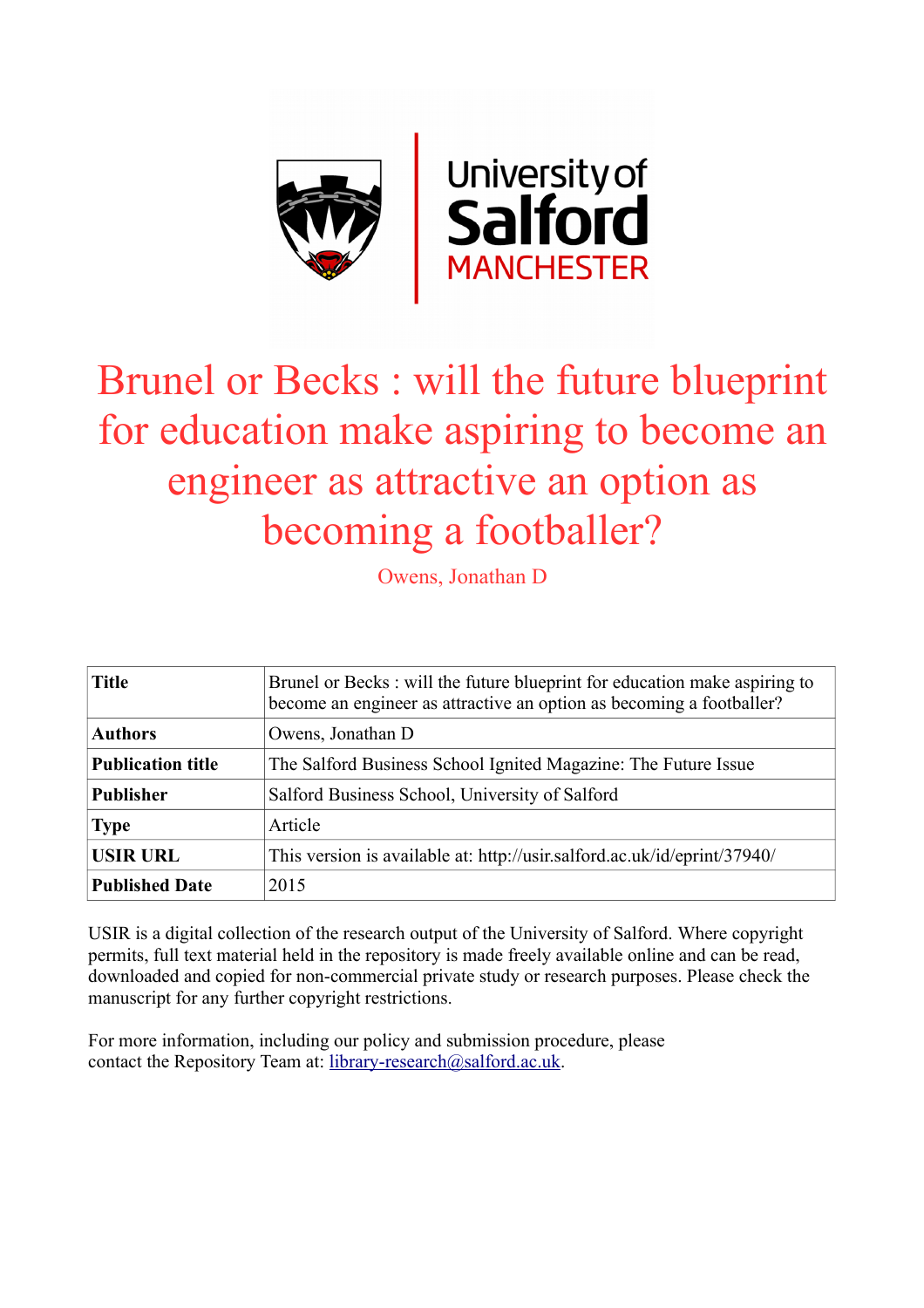## *"Brunel or Becks?"*

*Will the future blueprint for education make aspiring to be an engineer as attractive an option as becoming a footballer?*

With all the media hype coming from Westminster perhaps the Great British public could be forgiven for assuming that UK Engineering is well on the road to recovery. The truth is it has never really left us. It is perhaps more accurate to recognise that the traditional face of UK Engineering that has changed considerably over recent years. The entire sector has become leaner, more agile, more customer focussed and most importantly has found ways to diversify in the global marketplace...this pace an form of change on the whole it has produced the framework for an industrial success story.

Why have we - the UK public - generally been so negative about this success? Put simply it is proof of the validity of the old adage that headline news focuses on the bad news first. As a consequence the negative images of UK engineering has produced a serious impact on the sector. What the UK Government is now putting at the forefront of any future engineering development - and what many in the engineering sector recognise to be the real problem, is addressing a serious and worrisome skills shortage.

As 'Think Tanks' look at the future of the engineering sector, there is a recognition that there is no realistic 'fast track' or 'quick fix' to the dilemma. However, at least now we are seeing something being done. The long and continuous cry from the UK professional bodies (today's engineers) to bring back apprenticeships is now moving and starting to pick up pace, particularly with the development of industry supported University Technical Colleges (UTC). Nothing new here though! Many readers from an earlier generation will remember 'Technical Colleges'. These institutions were great servants in development of the engineers of yesteryear. The approach of these institutions worked and we have the living proof!

So, something is being done and you could say anything is better than nothing. However, it is no use us bemoaning the low number of school leavers coming forward for apprenticeships, or the poor quality engineering undergraduates, if industry or nationally, very little is being done to sell engineering as an attractive option for school-leavers. Our future and urgent attention needs to be focused on the very early stages of education. This process has started, but progress is slow. Slow uptakes could mean that the UTC's could be closing before they are up and running. Research from the UK Engineering Council and Engineering Employers Federation both show the critical importance of engaging potential engineers at a young age. Beyond the UK it is possible to witness youngsters from primary school age saying they want to be an engineer when they grow up. In the UK, youthful aspirations are more likely to be expected in terms of becoming a footballer or pop star.

© Owens, J D (2015) The situation is not all bad news. The engineering sector itself is surviving well and with relative success. The UK is still recognised globally as one of the leading innovators and developers in new products. For example, do you use a Hoover, or a Dyson? "God save the Queen" is regularly played at F1 for the manufacturer. The apparent dinosaurs of past glories have had to move with the times or die. Ninety seven percent of UK engineering companies are now SME's. This compares to twenty-five years ago when they consisted of just fewer than fifty percent of the

Ignited: The Salford Business School Magazine, September, pp 29-30.